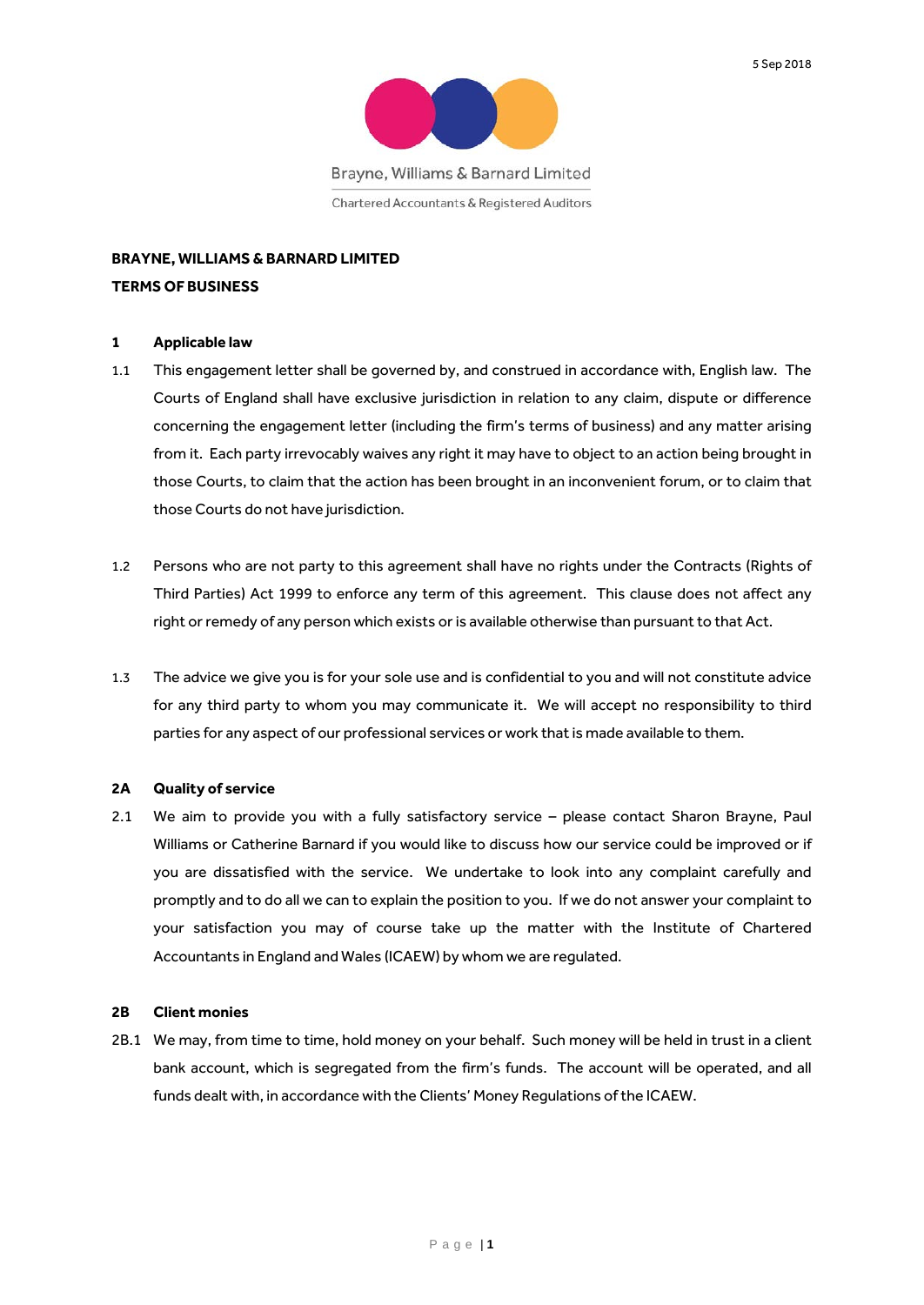

- 2B.2 In order to avoid an excessive amount of administration, interest will only be paid to you where the amount of interest that would be earned on the balances held on your behalf in any calendar year exceeds £25. Any such interest would be calculated using the prevailing rate applied by Santander Bank for small deposits subject to the minimum period of notice for withdrawals. Subject to any tax legislation, interest will be paid gross.
- 2B.3 If the total sum of money held on your behalf exceeds £10,000 for a period of more than 30 days, or such sum is likely to be held for more than 30 days, then the money will be placed in a separate interest-bearing client bank account designated to you. All interest earned on such money will be paid to you. Subject to any tax legislation, interest will be paid gross.
- 2B.4 We will return monies held on your behalf promptly as soon as there is no longer any reason to retain those funds. If any funds remain in our client account that are unclaimed and the client to which they relate has remained untraced for five years or we as a firm cease to practise, then we may pay those monies to a registered charity.

#### **3 Investment advice**

3.1 We are not authorised by the Financial Conduct Authority to conduct Investment Business. If you require investment business services, we will refer you to a firm authorised by the Financial Conduct Authority.

#### **4 Fees and payment terms**

- 4.1 Our fees may depend not only on the time spent on your affairs by the partners and our staff and on the levels of skill and responsibility involved, but also the level of risk identified and any advice provided. Unless otherwise agreed, our fees will be billed at appropriate intervals during the course of the year and will be due on presentation.
- 4.2 We may indicate a fixed/indicative fee for the provision of specific services. We will not usually identify fixed fees for more than a year in advance as these may need to be revised in light of subsequent events. Where we estimate our fees for any specific work, this will not be binding unless this is clearly stated to you.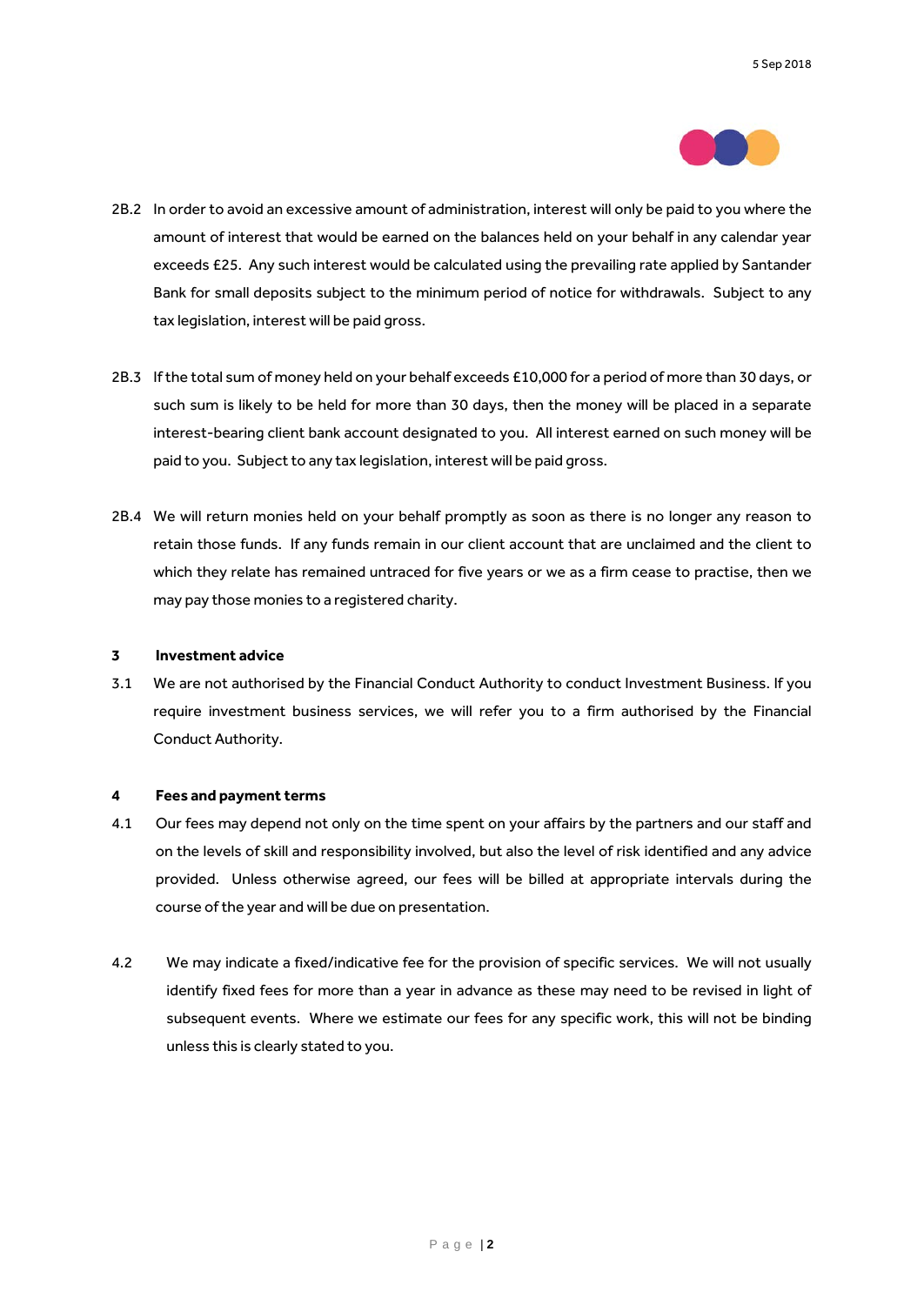

- 4.3 If it is necessary to carry out work outside the responsibilities outlined in this letter it will involve additional fees. Accordingly, we would like to point out that it is in your interests to ensure that your records etc., are completed to the agreed stage. Our fees will exclude out of pocket expenses. Out of pocket expenses (plus VAT (if applicable)) will be billed as incurred for reimbursement by you.
- 4.4 Invoices are payable in full before any report is signed and the accounts are made available for filing.
- 4.5 Our clients may make arrangements to pay a proportion of their fee on a monthly standing order, by mutual agreement. These standing orders will be applied to fees arising from work agreed in this letter of engagement for the current and ensuing years. Once we have been able to assess the amount of work and time involved we will advise what amount we would ask you to pay to us on a regular basis.
- 4.6 Our terms relating to payment of amounts invoiced and not covered by standing orders, where appropriate, are strictly 7 days' net. We reserve the right to make a late payment charge of £20, per month outstanding, where an invoice remains unpaid after 30 days.

# **5 Retention of and access to records**

- 5.1 During the course of our work we will collect information from you and others acting on your behalf and will return any original documents to you following the preparation of your accounts and returns.
- 5.2 Whilst certain documents may legally belong to you, we intend to destroy correspondence and other papers that we store which are more than seven years old, other than documents which we consider to be of continuing significance. If you require retention of any document, you must notify us of that fact in writing.

## **6 Proceeds of Crime Act 2002 and Money Laundering Regulations**

In common with all accountancy and legal practices, we are required by the Proceeds of Crime Act 2002 and the Money Laundering Regulations to:

- have due diligence procedures for the identification of all clients;
- maintain appropriate records of evidence to support customer due diligence; and
- report in accordance with the relevant legislation and regulations.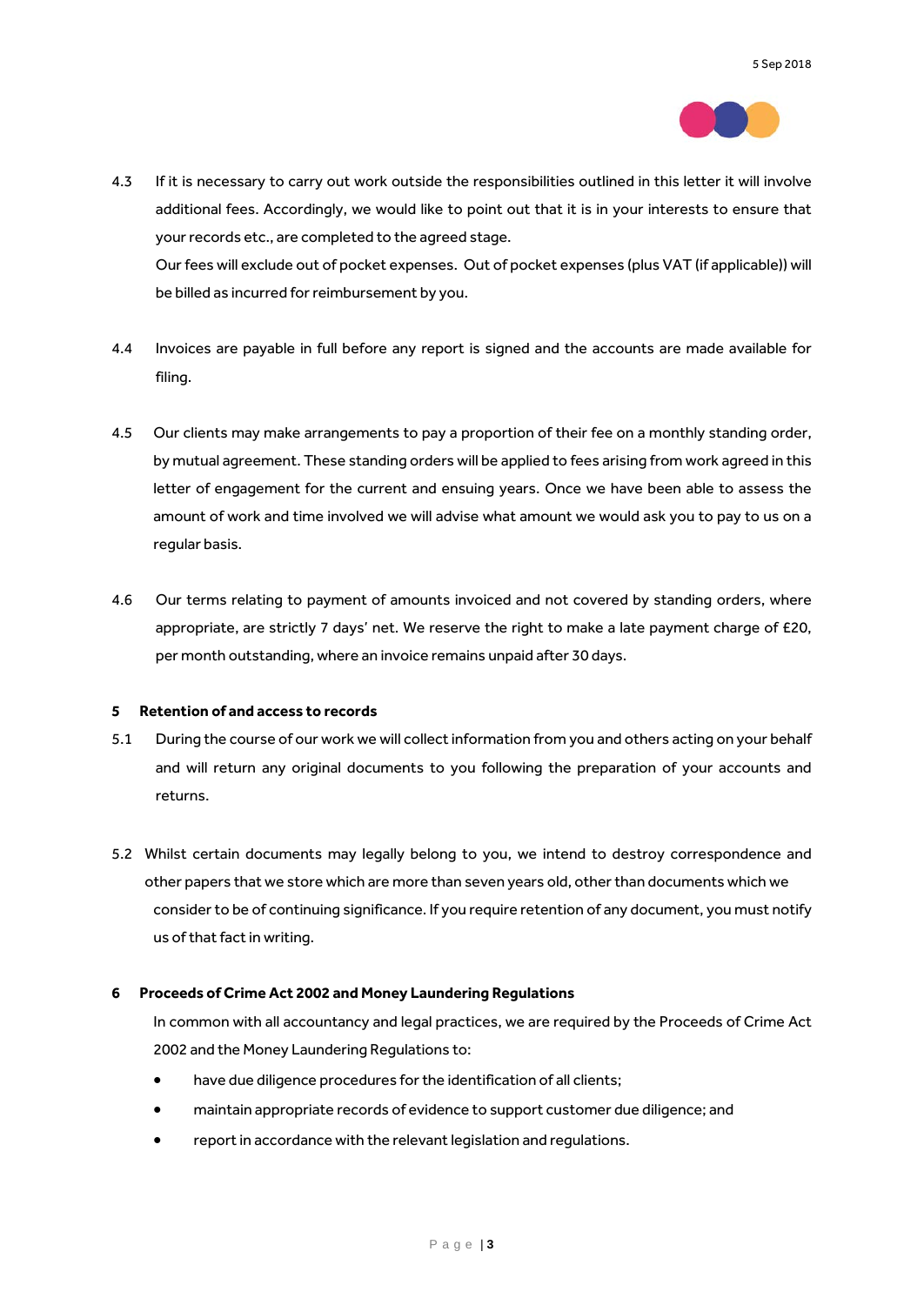

#### **7 Electronic communication**

- 7.1 Internet communications are capable of data corruption and therefore we do not accept any responsibility for changes made to such communications after their despatch. It may therefore be inappropriate to rely on advice contained in an e-mail without obtaining written confirmation of it. We do not accept responsibility for any errors or problems that may arise through the use of internet communication and all risks connected with sending commercially sensitive information relating to your business are borne by you. If you do not agree to accept this risk, you should notify us in writing that e-mail is not an acceptable means of communication.
- 7.2 It is the responsibility of the recipient to carry out a virus check on any attachments received.

### **8 Data Protection**

- 8.1 To enable us to discharge the services agreed in this engagement letter, comply with related legal and regulatory obligations and for other related purposes including updating and enhancing client records and analysis for management purposes, as a data controller, we may obtain, use, process and disclose personal data about you/your business/company/partnership/its shareholders/members/officers and employees as described in our privacy notice. We confirm when processing data on your behalf that we will comply with the provisions of all relevant data protection legislation and regulation.
	- 8.2 You are also an independent controller responsible for complying with data protection legislation and regulation in respect of the personal data you process and, accordingly where you disclose personal data to us you confirm that such disclosure is fair and lawful and otherwise does not contravene relevant requirements. Nothing within this engagement letter relieves you as a data controller of your own direct responsibilities and liabilities under data protection legislation and regulation.
	- 8.3 Our privacy notice, which can be found on our website at [http://bwbca.com/the-legal-bits,](http://bwbca.uk/bwb-west-byfleet-surrey-accountants-services-tcs/) explains how we process personal data in respect of the various services that we provide.

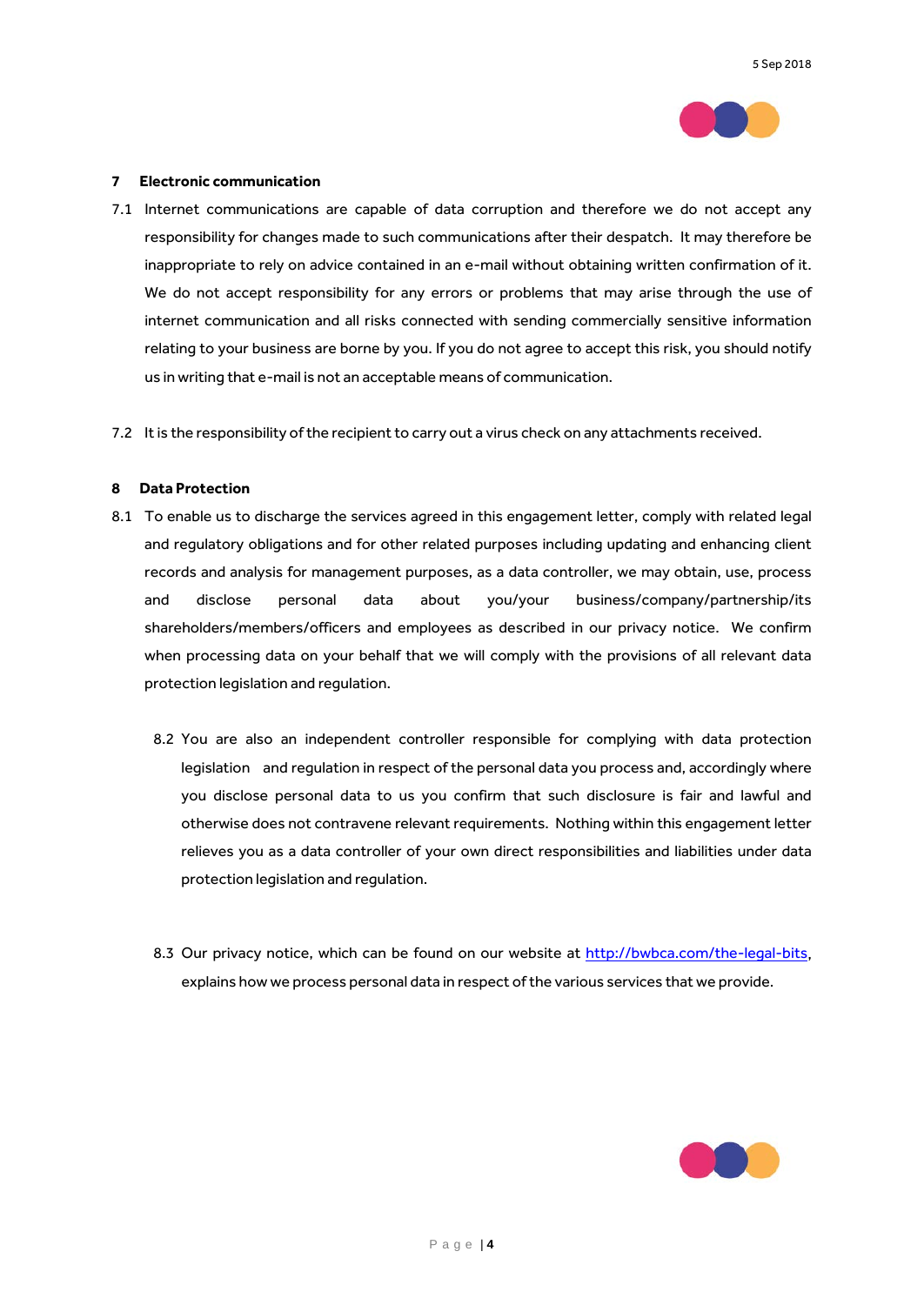#### **9 Confidentiality**

- 9.1 Where you give us confidential information, we confirm that we shall at all times keep it confidential, other than as required by law, by our insurers, or as provided for in regulatory (including external peer reviews), ethical or other professional statements relevant to our engagement. This will apply during and after this engagement.
- 9.2 We may subcontract our work to other professionals within the sector. Any subcontractors are also bound by our client confidentiality terms.

# **10 External review**

10.1 As part of our ongoing commitment to providing a quality service, our files are periodically reviewed by an independent regulatory or quality control body. These reviewers are highly experienced and professional people and, of course, are bound by the same rules for confidentiality as us.

#### **11 Professional rules and practice guidelines**

11.1 We will observe and act in accordance with the bye-laws, regulations and Code of Ethics of the ICAEW and accept instructions to act for you on this basis. In particular, you give us the authority to correct errors made by HMRC where we become aware of them. We will not be liable for any loss, damage or cost arising from our compliance with statutory or regulatory obligations. You can see copies of these requirements in our offices. The requirements are also available on the internet at [www.icaew.com/regulations.](http://www.icaew.com/regulations) When conducting audit work (and where applicable to you) we are required to comply with the Ethical Standards for Auditors and the International Auditing Standards (UK & Ireland) which can be accessed on the internet at [www.frc.org.uk/Our-Work/Codes-](http://www.frc.org.uk/Our-Work/Codes-Standards/Audit-and-assurance/Standards-and-guidance/Standards-and-guidance-for-auditors/Ethical-standards-for-auditors.aspx)[Standards/Audit-and-assurance/Standards-and-guidance/Standards-and-guidance-for](http://www.frc.org.uk/Our-Work/Codes-Standards/Audit-and-assurance/Standards-and-guidance/Standards-and-guidance-for-auditors/Ethical-standards-for-auditors.aspx)[auditors/Ethical-standards-for-auditors.aspx](http://www.frc.org.uk/Our-Work/Codes-Standards/Audit-and-assurance/Standards-and-guidance/Standards-and-guidance-for-auditors/Ethical-standards-for-auditors.aspx)

#### **12 Conflicts of interest**

- 12.1 We reserve the right during our engagement with you to deliver services to other clients whose interests might compete with yours or are or may be adverse to yours, subject to our confidentiality clause. We confirm that we will notify you immediately should we become aware of any conflict of interest involving us and affecting the company.
- 12.2 If a conflict of interest should arise, either between two or more of our clients, or in the provision of multiple services to a single client, we will take such steps as are necessary to deal with the conflict.
- 12.3 In resolving the conflict, we would be guided by our Code of Ethics which can be viewed on the internet at the address above, in part B, sub-section 220.